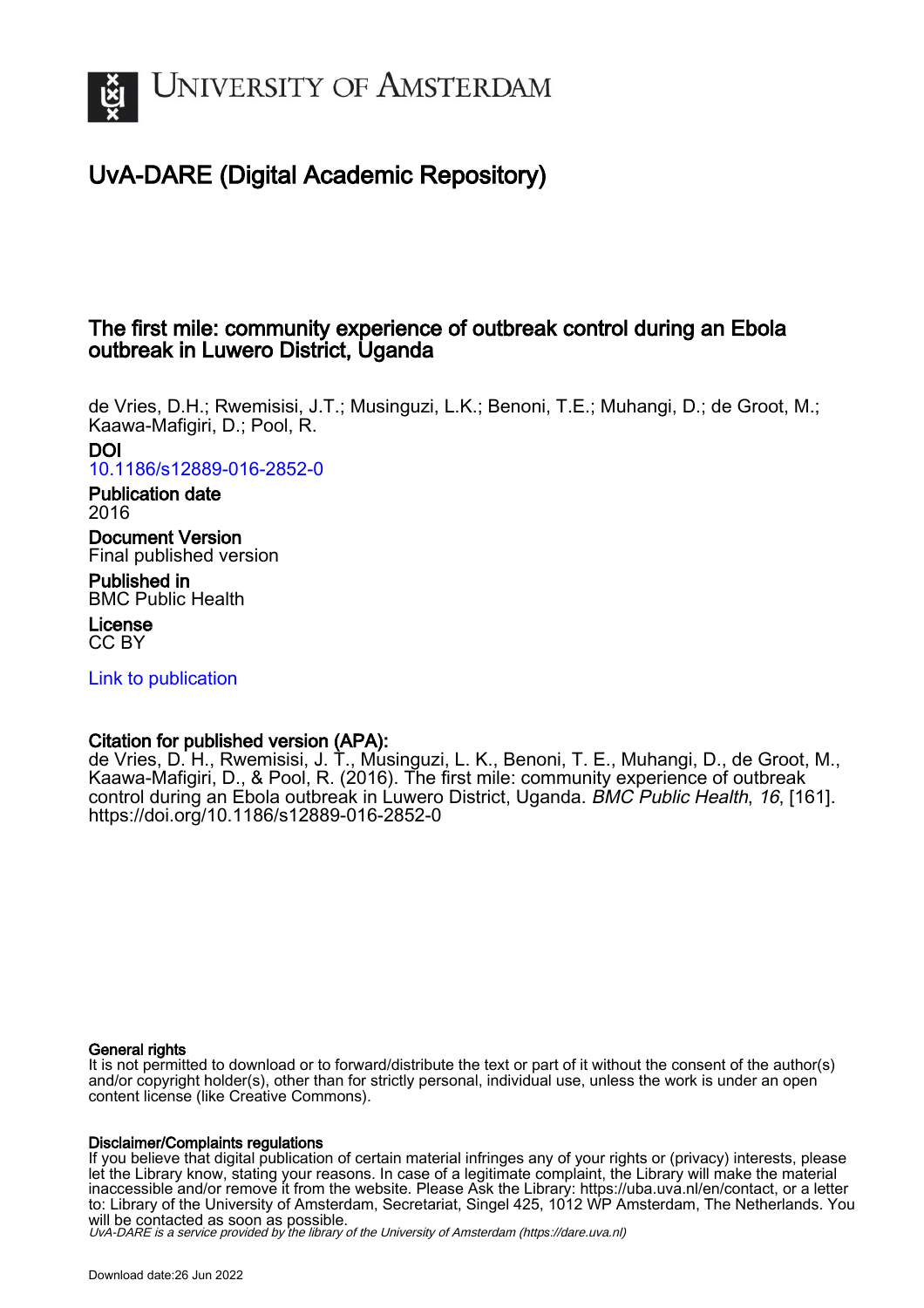# **RESEARCH ARTICLE CONSUMING A RESEARCH ARTICLE**



# The first mile: community experience of outbreak control during an Ebola outbreak in Luwero District, Uganda

Daniel H. de Vries<sup>1\*</sup>, Jude T. Rwemisisi<sup>1,2</sup>, Laban K. Musinguzi<sup>1,3</sup>, Turinawe E. Benoni<sup>1,3</sup>, Denis Muhangi<sup>3</sup>, , Marije de Groot<sup>1</sup>, David Kaawa-Mafigiri<sup>4</sup> and Robert Pool<sup>1</sup>

## Abstract

Background: A major challenge to outbreak control lies in early detection of viral haemorrhagic fevers (VHFs) in local community contexts during the critical initial stages of an epidemic, when risk of spreading is its highest ("the first mile"). In this paper we document how a major Ebola outbreak control effort in central Uganda in 2012 was experienced from the perspective of the community. We ask to what extent the community became a resource for early detection, and identify problems encountered with community health worker and social mobilization strategies.

**Methods:** Analysis is based on first-hand ethnographic data from the center of a small Ebola outbreak in Luwero Country, Uganda, in 2012. Three of this paper's authors were engaged in an 18 month period of fieldwork on community health resources when the outbreak occurred. In total, 13 respondents from the outbreak site were interviewed, along with 21 key informants and 61 focus group respondents from nearby Kaguugo Parish. All informants were chosen through non-probability sampling sampling.

Results: Our data illustrate the lack of credibility, from an emic perspective, of biomedical explanations which ignore local understandings. These explanations were undermined by an insensitivity to local culture, a mismatch between information circulated and the local interpretative framework, and the inability of the emergency response team to take the time needed to listen and empathize with community needs. Stigmatization of the local community – in particular its belief in amayembe spirits – fuelled historical distrust of the external health system and engendered community-level resistance to early detection.

**Conclusions:** Given the available anthropological knowledge of a previous outbreak in Northern Uganda, it is surprising that so little serious effort was made this time round to take local sensibilities and culture into account. The "first mile" problem is not only a question of using local resources for early detection, but also of making use of the contextual cultural knowledge that has already been collected and is readily available. Despite remarkable technological innovations, outbreak control remains contingent upon human interaction and openness to cultural difference.

Keywords: Ebola, Viral haemorrhagic fever, Outbreak control, Uganda, Amayembe, Spirits, Witchcraft, Community health resources, Anthropology, Luwero

\* Correspondence: [d.h.devries@uva.nl](mailto:d.h.devries@uva.nl) <sup>1</sup>

Full list of author information is available at the end of the article



© 2016 de Vries et al. Open Access This article is distributed under the terms of the Creative Commons Attribution 4.0 International License [\(http://creativecommons.org/licenses/by/4.0/](http://creativecommons.org/licenses/by/4.0/)), which permits unrestricted use, distribution, and reproduction in any medium, provided you give appropriate credit to the original author(s) and the source, provide a link to the Creative Commons license, and indicate if changes were made. The Creative Commons Public Domain Dedication waiver [\(http://creativecommons.org/publicdomain/zero/1.0/](http://creativecommons.org/publicdomain/zero/1.0/)) applies to the data made available in this article, unless otherwise stated.

<sup>&</sup>lt;sup>1</sup>Department of Anthropology, University of Amsterdam, Amsterdam, The **Netherlands**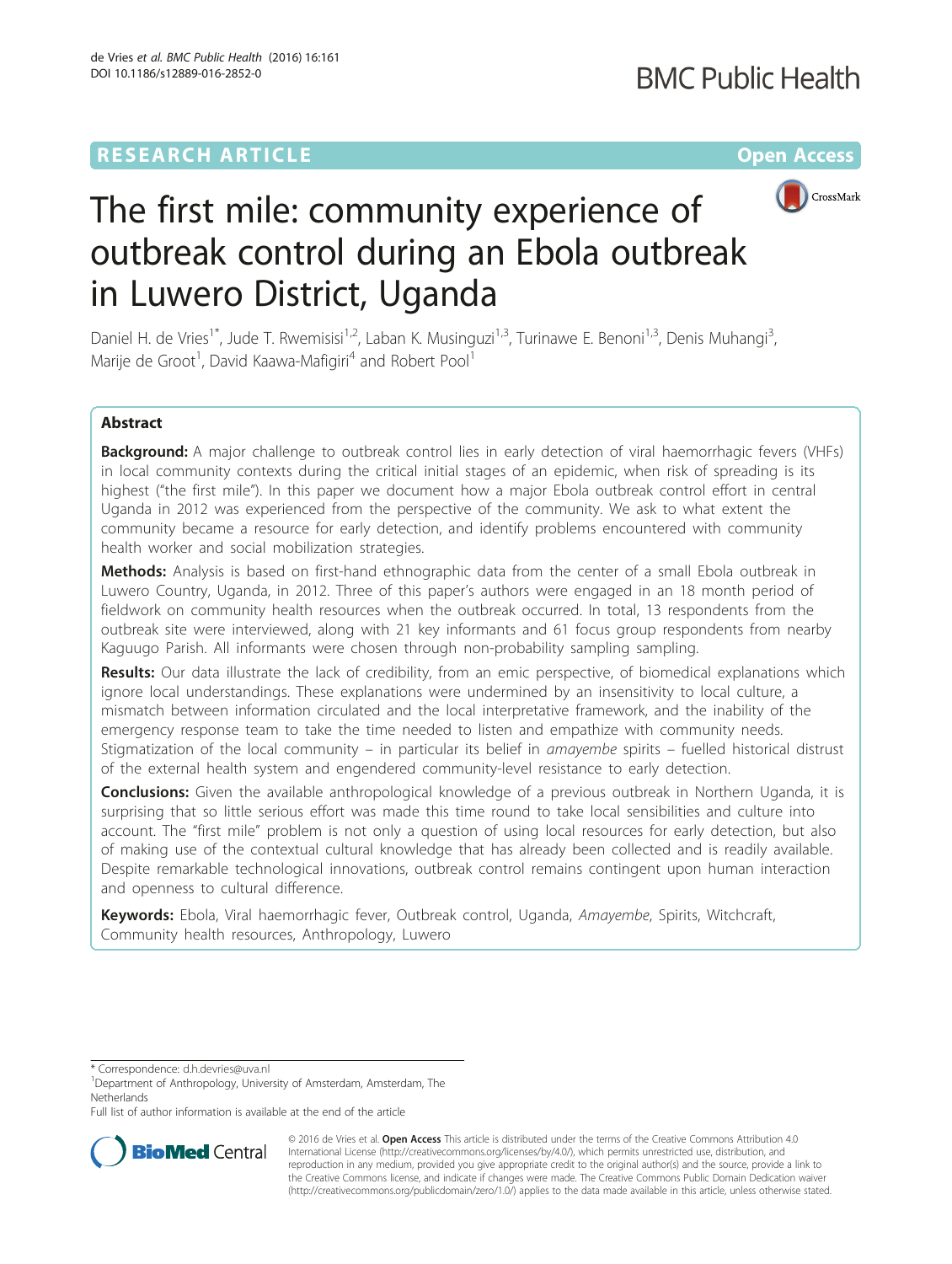#### Background

#### The first mile in disease outbreak control

There is general agreement that community members have a key role to play in early detection of Viral Haemorrhagic Fevers (VHFs) such as Ebola. Indeed, one of the greatest risks in the spread of VHFs is people lingering in the community without knowing they have contracted the disease [\[1](#page-11-0)]. At the start of the 2014 West African outbreak, Ebola spread unnoticed for three months [[2](#page-11-0)]. Recent data suggest that the period of infectiousness in the community was five days on average, and at worst, more than 40 days [[3\]](#page--1-0). Without effective isolation, it is estimated that each Ebola carrier transmitted the virus to between one and eight additional people, leading to a doubling time of around twenty days [[4\]](#page--1-0). Early detection in the community presents a major challenge however, due to the difficulty for community members of recognizing nonspecific and common early symptoms such as fever, nausea, vomiting, diarrhea, and weakness. This is exacerbated by a general lack of local knowledge about biomedical explanations and by competing indigenous explanatory frameworks. The problem of how to engage local community members effectively in early detection when they remain typically outside the reach of the health system is reminiscent of an inverted scenario dubbed by disaster managers as the people-centered "last mile" of early warning [[5, 6](#page--1-0)]. In the last mile, scientific information may be present about an imminent hazard such as an earthquake, but the early warning does not reach the communities on the ground in time, and is therefore futile. We suggest that the "first mile" of VHF outbreak control presents us with a comparable challenge in reverse: to try to capture timely information about an imminent outbreak from the community on the ground.

To remedy the first mile gap, investment is focused increasingly on technologies that accelerate bottom-up information provision from communities to public health level. Location-tagged community level mobile reporting systems are linked directly to national command units and international emergency aid agencies [[1\]](#page-11-0). Uganda's Ehealth infrastructure, for example, provides a foundation for "real time information sharing", where information is distributed instantaneously [\[7](#page--1-0)]. This is often seen as the best solution to the first-mile problem: "With smartphones in the hands of all community health workers, drivers, facility managers, and district health officials, it should be possible to create a map of the epidemic in real time" [\[4](#page--1-0)]. Yet, as in the last-mile problem – where investment in high technology fails to reach vulnerable populations at risk – technology alone may fail to solve the first-mile problem if community members are not engaged. The real-time ideal collapses when those marginalized from the development process are left out of the community detection process [[5](#page--1-0), [6\]](#page--1-0).

Can a more "people-centered" early detection system also be achieved? The standard response to this question is to suggest an enhanced role for community health workers who should be "quickly trained and deployed to identify people in the community who develop suspicious symptoms" [\[8](#page--1-0)]. Secondly, a "social mobilization" agenda is often called for, where entire communities participate in "quickly identifying and isolating infected individuals before they can transmit the virus"  $[9] - or$  $[9] - or$  $[9] - or$ , as the World Health Organization plainly puts it, "involve everyone" [\[10\]](#page--1-0). Literature acknowledges that community health worker and social mobilization strategies for the facilitation of rapid outbreak detection should be combined with culturally appropriate community-based trust building [\[11](#page--1-0), [12](#page--1-0)].

In this paper we ask to what the extent the community became a resource for early detection and outbreak control during the critical initial stages of the epidemic, when risk of spreading was at its highest ("the first mile"). We identify problems encountered with community health worker and social mobilization strategies.

#### Indigenous beliefs and Ebola

Indigenous representations of local responses to VHFs in under-resourced contexts such as rural Africa often include images of ignorance, exoticism and superstition, with "risky traditional burial practices" typically cited to illustrate the community as barrier [[12](#page--1-0)–[14](#page--1-0)]. As anthropologists have argued for decades, popular simplifications of community relationships create the impression that the local is stagnant, illogical and ignorant, while representations of international health communities tend to overemphasize collaboration, cooperation and organization [[15](#page--1-0)]. Previous to the 2014 West African outbreak, the anthropologists Hewlett & Hewlett argued that representations of Ebola in the media are seldom contextualized; "one is left with a feeling that an outbreak is controlled only through Western biomedical knowledge and technology, in spite of, not because of, the actions of local peoples" [\[16\]](#page--1-0).

Unfortunately, for the international health response to Ebola, only a few case studies are available in published literature detailing how such an outbreak is locally understood, responded to, and embedded within community relationships. This may be because anthropologists were invited late to participate in fieldwork relevant to VHF outbreak control [\[16](#page--1-0), [17](#page--1-0)]. The Hewletts published the first anthropological account of indigenous reactions to Ebola 25 years after the first reported Ebola outbreak; they were invited only after cases continued to increase during Uganda's 2000 outbreak, due to perceived "problems with local people" [\[16\]](#page--1-0). The Hewletts reported that American and Italian physicians working in isolation units had no idea how local people explained or viewed Ebola, while local northern Uganda health workers appeared unwilling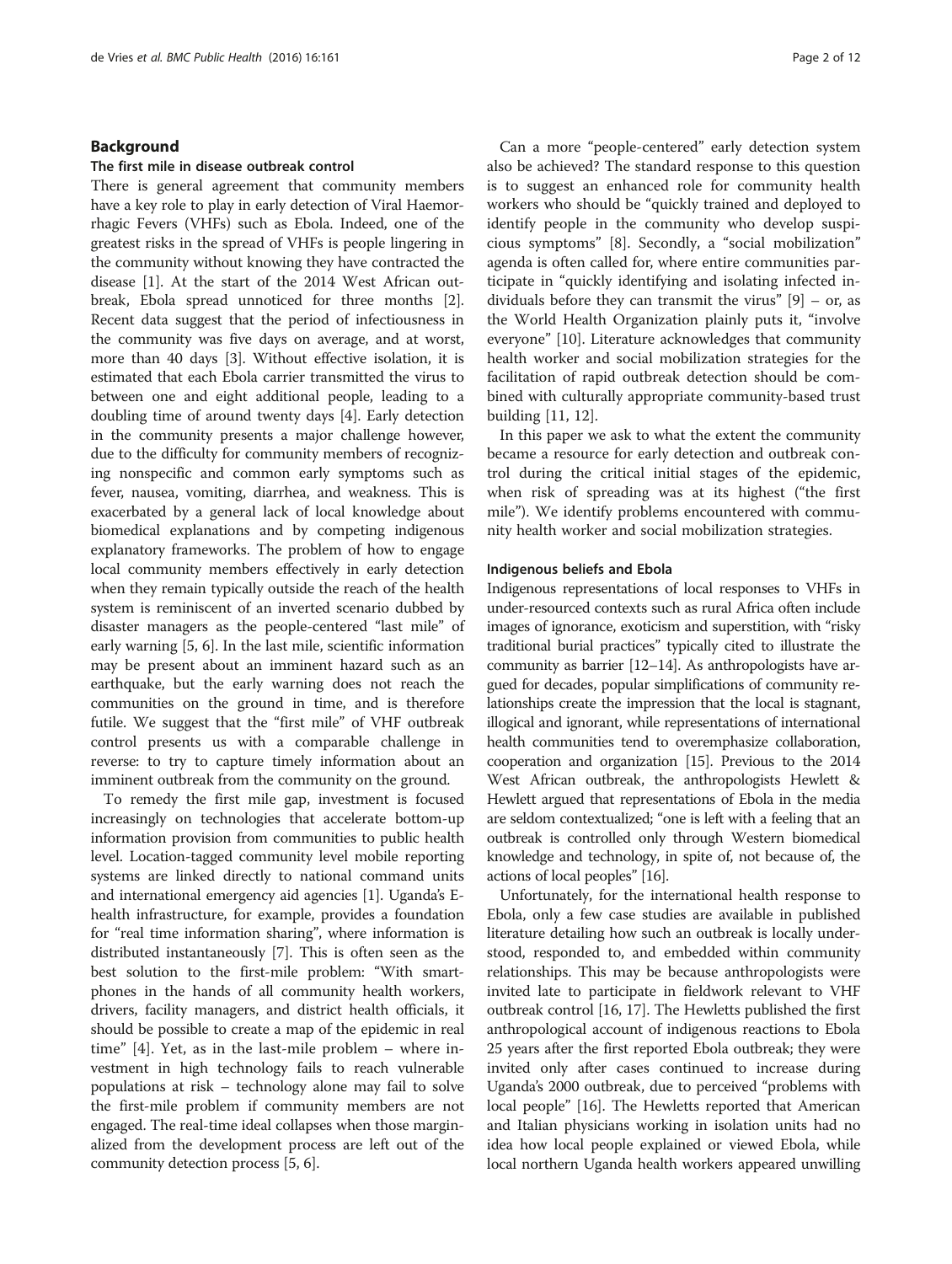to bring local cultural beliefs to the fore in an international healthcare response context. As the Hewletts wrote: "They feared that others hearing them talk about local beliefs would view them as backward, primitive, and exotic" (p41).

Investigating the local cultural beliefs of northern Uganda in the 2000 outbreak, the Hewletts documented gemo as a "bad" spirit that arrives suddenly and causes a mysterious illness within a very short time. They observed that *gemo* was associated with prescriptive behaviors and protocols for isolation of suspected cases, as well as burial at the edge of villages; it was common knowledge to children who had not learned about it in school. Further, in both the Congo and Uganda cases studied, they showed that as deaths continued despite indigenous treatments, people shifted their explanatory models from community illnesses to biomedical models. From this perspective, the Hewletts and others have argued for more respect and understanding and stressed the central importance of trust and rapport with the local community [\[13](#page--1-0)].

#### Ebola in Luwero

This paper investigates this trust and rapport more than a decade later, in the same country that the Hewletts worked in. After Sudan Ebola was confirmed in Luwero County, the Ministry of Health set up a District Task Force (DTF) with case management, surveillance, ecological, psychosocial and social mobilization teams. In Luwero, the International Federation of Red Cross and Red Crescent Societies (IFRC) funded and organized social mobilization and psychosocial support. The IFRC pledged to produce and disseminate context-specific information, education and communication materials (38 K posters, 50 K leaflets and 120 T-shirts), conduct media campaigns (5 talk shows and 400 radio spots), and conduct one field media visit [[18](#page--1-0)]. The IFRC enlisted and trained local volunteers and local community health workers (VHTs) to provide psychosocial support and built community trust and confidence. According to the evaluation, this process was successful and "put to a halt the spread of the disease and limited mortality as well as contributed to the wellbeing of the community" [[19](#page--1-0)] (P16). The evaluation claimed that sensitization measures dissolved any myths or misconceptions, influenced behaviors and practices and provided psychosocial support, while information flow enhanced visibility and public confidence in response activities [\[19\]](#page--1-0).

How did community members understand and experience the disease, and the external interventions that arrived in its wake? Did the community become a resource and partner – instead of a "barrier" – to outbreak control efforts, effectively bridging the first mile gap?

#### **Methods**

The Ebola outbreak occurred in Kakute village in Ssambwe Parish (population 9400), just 30 minutes by car from our main field site. We were conducting 18 months of ethnographic research in a number of villages in Kaguugo Parish (population 4000), part of Luwero district, 75 km north of Kampala. As well as proximity, our main field site was similar to Kakute village in terms of rurality, Buganda culture and socioeconomic status.

Two months after Ssambwe Parish was declared free of Ebola, on January 16, 2013, one of our Ugandan doctoral researchers visited Kakute village to conduct interviews with an Ebola survivor, the DTF Chair, village chair, two nurses at isolation units, and one neighbour of the involved family. These key informant interviews were complemented by a focus group discussion comprising seven Kakute village participants. A total of 13 Kakute respondents were interviewed. The informants in Ssambwe Parish were chosen through non-probability "snowball" sampling. A snowball sample is a non-probability sampling technique in which the researcher collects data on the few members of the target population that he or she can locate, then asks those individuals to provide information to locate other members of that population whom they know. Snowball sampling is appropriate to use when members of a population are difficult to locate, but is not likely to provide a representative sample. In this case, snowball sampling was used because outbreak messages to the community had warned village residents to distance themselves from possibly infected residents and their "contacts". As a result, key respondents had to some extent "gone underground" with respect to their beliefs. Our researcher traced the infected family and community members who had played a significant role influencing the community's Ebola history. In addition to this targeted fieldwork in Ssambwe Parish, data from ethnographic research in nearby Kaguugo Parish by all three Ugandan doctoral students was used for this paper. Our team observed and documented the outbreak response control measures, and spoke about Ebola with an additional 21 key informant interviews and 61 focus group respondents. Table [1](#page-4-0) summarizes the total number and location of all respondents.

All interviews were held in Luganda, the native language of the Baganda, spoken by the doctoral researchers and their Baganda assistants. Interviews were translated into English. Interview questions were open-ended. No specific standard interview instrument was designed for the purpose of documenting Ebola. Questions were developed in dialogue, guided by the ethnographic experience of the interviewers. All interviews and focus groups were audiorecorded, transcribed and analysed using the NVivo qualitative software analysis program. Textual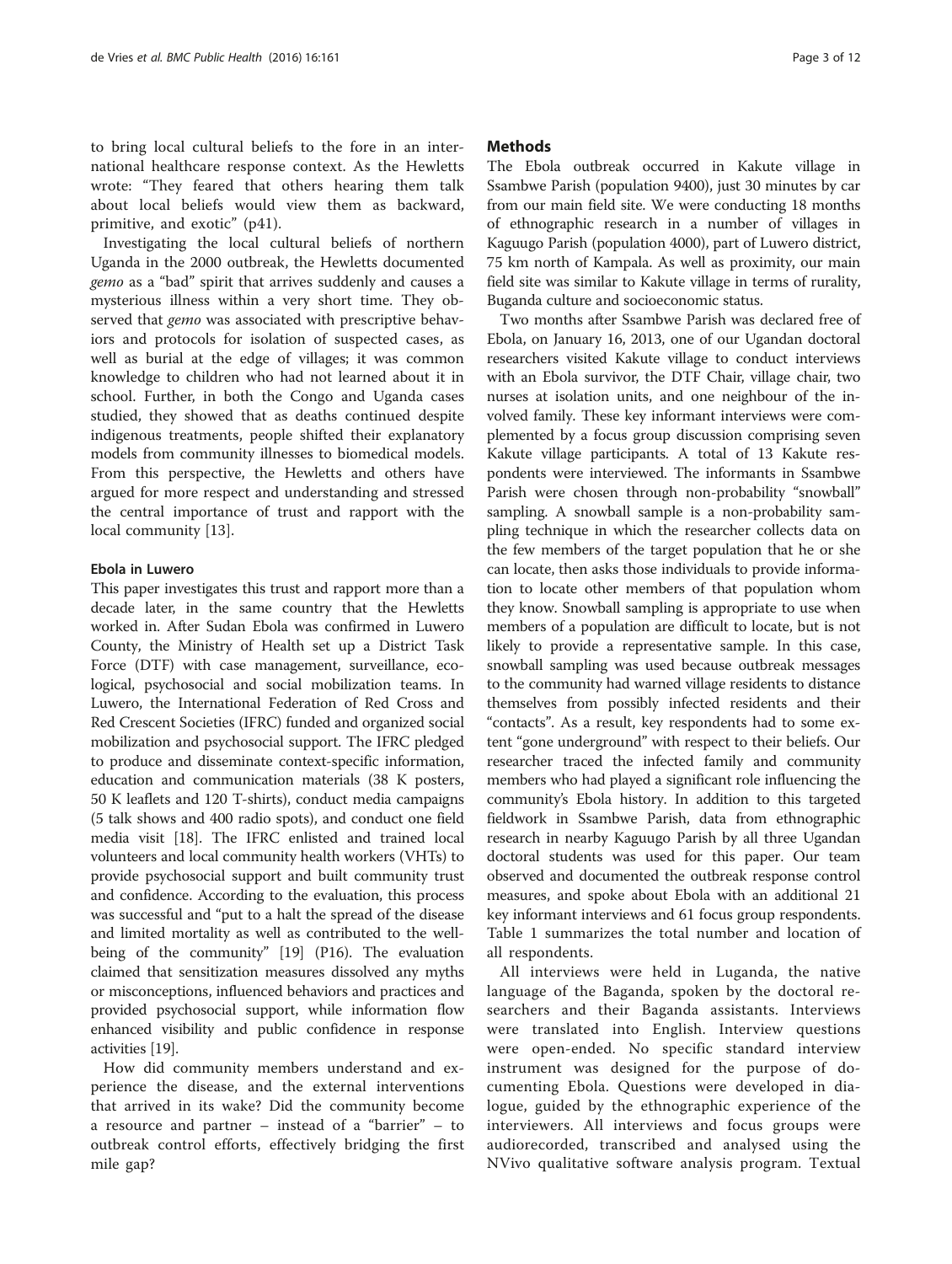<span id="page-4-0"></span>Table 1 Number of key informants and focus group respondents by location and Parish in Luwero County

| Location    | Parish  | # of key<br>informants | # of focus group<br>respondents | Totals         |
|-------------|---------|------------------------|---------------------------------|----------------|
| Bukuma      | Kaguugo | 3                      | 8                               | 11             |
| Bunyenye    | Kaguugo | 0                      | 16                              | 16             |
| Dekabusa    | Kaguugo | 5                      | 15                              | 20             |
| Kakute      | Ssambwe | 6                      | 7                               | 13             |
| Undefined   | Kaguugo | 3                      | 8                               | 11             |
| Kyetume     | Kaguugo | $\mathcal{P}$          | 0                               | $\mathfrak{D}$ |
| Ssakabusolo | Kaguugo | $\mathcal{P}$          | 7                               | 9              |
|             | Totals  | 21                     | 61                              | 82             |

information was analysed using grounded theory. Through review of collected data, repeated ideas, concepts or elements became apparent, which were tagged with codes and extracted from the data. These codes were grouped into thematic clusters. This resulted in the following themes: 1) critical discourse, 2) emergency response, 3) history of spread in Luwero, 4) perceptions of Ebola, 5) post-Ebola normalization, and 6) sources of information. These themes are further explored and organized below, divided into major subthemes summarizing the communal and indigenous experience.

Limitations to this method include subjective bias that is always part of qualitative study. In this case study, a major limitation is the short length of time we were able to spend on the ground in Kakute community. We also only had opportunity to interview a relatively small number Kakute residents, even though the interviews lasted long enough to obtain needed insight. However, we feel strongly that the ethnographic understanding provided by three separate ethnographers in nearby Kakuugo Parish brings in-depth substantiation of prevailing community attitudes. We observe little cultural difference with nearby community of Kakute. Further, while qualitative and/or ethnographic studies are also limited in generalizability, results provide conceptual frames of reference that help understand dynamic processes otherwise not easily captured using statistical methods.

The manuscript was reviewed by all authors, and further insights were added, arising from on-going dialogue in weekly group meetings of the research team. Ethical clearance was obtained from the School of Public Health at Makerere University College of Health Sciences (Reg. Number 158) and Uganda National Council for Science and Technology (Reg. Number SS 2754). Written informed consent for participation in the study was obtained. Observation was conducted with the approval of village chiefs. No children participated in the study.

#### Results and discussion The outbreak

The Ebola outbreak in Luwero can be traced to a 32-year-old Islamic Kakute village motorbike taxi rider called Kabugo. His illness began with a fever in October 2012, which his family initially took for malaria. He suffered for a week before being taken to a health center. After a week of treatment, he spent a night at home where his family saw that he was still not well, so they took him to the hospital at the local army barracks. There, he started vomiting blood. The hospital staff shifted him to an isolated ward and took blood samples to establish the cause of his illness. Kabugo died shortly thereafter, before the results from the tests could be relayed to the family. During his Muslim funeral, his body was laid for final viewing during the night, and relatives and community members touched and washed his body. He was buried the following day according to tradition. During his funeral, Kabugo's widow Halima developed similar symptoms and was admitted to the health center. She was attended by her mother-in-law, two sisters in-law, and an aunt who spent the nights with them and left early in the morning to attend to her business. The health staff at the clinic suspected that the widow had malaria, but as she tested negative the doctor concluded it was depression because she had lost a husband, and allowed her to be discharged. Her father took her to a traditional healer to investigate the mysterious cause of her husband's death. She died shortly after. Two days later one of the sister-in-law developed symptoms and died. Two days after that, the second sister-in law died.

Staff at the health center started to suspect Marburg disease, and samples obtained from the patients were shipped to the Uganda Virus Research Institute. When these tested positive for Sudan Ebola, the Ministry of Health declared an Ebola outbreak on November 16, 2012, and established an isolation center. By November 28, there were six confirmed cases and one probable case, including four deaths (two from the same family), in Luwero and Kampala [\[19\]](#page--1-0). Twelve suspected cases tested negative. Medical personnel noted that their experience of earlier outbreaks of Ebola and Marburg in nearby regions helped them to deal with this outbreak; measures included pooling staff at national level from other parts of the country, extra training, mixing experienced staff with new staff, and provision of psychosocial support for medical staff. One medical respondent noted:

In Gulu over 200 people died; in Bundibugyo, over 30 people died; in Kibale about 17 died. So what I could ultimately say is that controlling the epidemic in a short time with minimal loss of life is the best thing we gave to the community. It might not be easily visible to some people, but as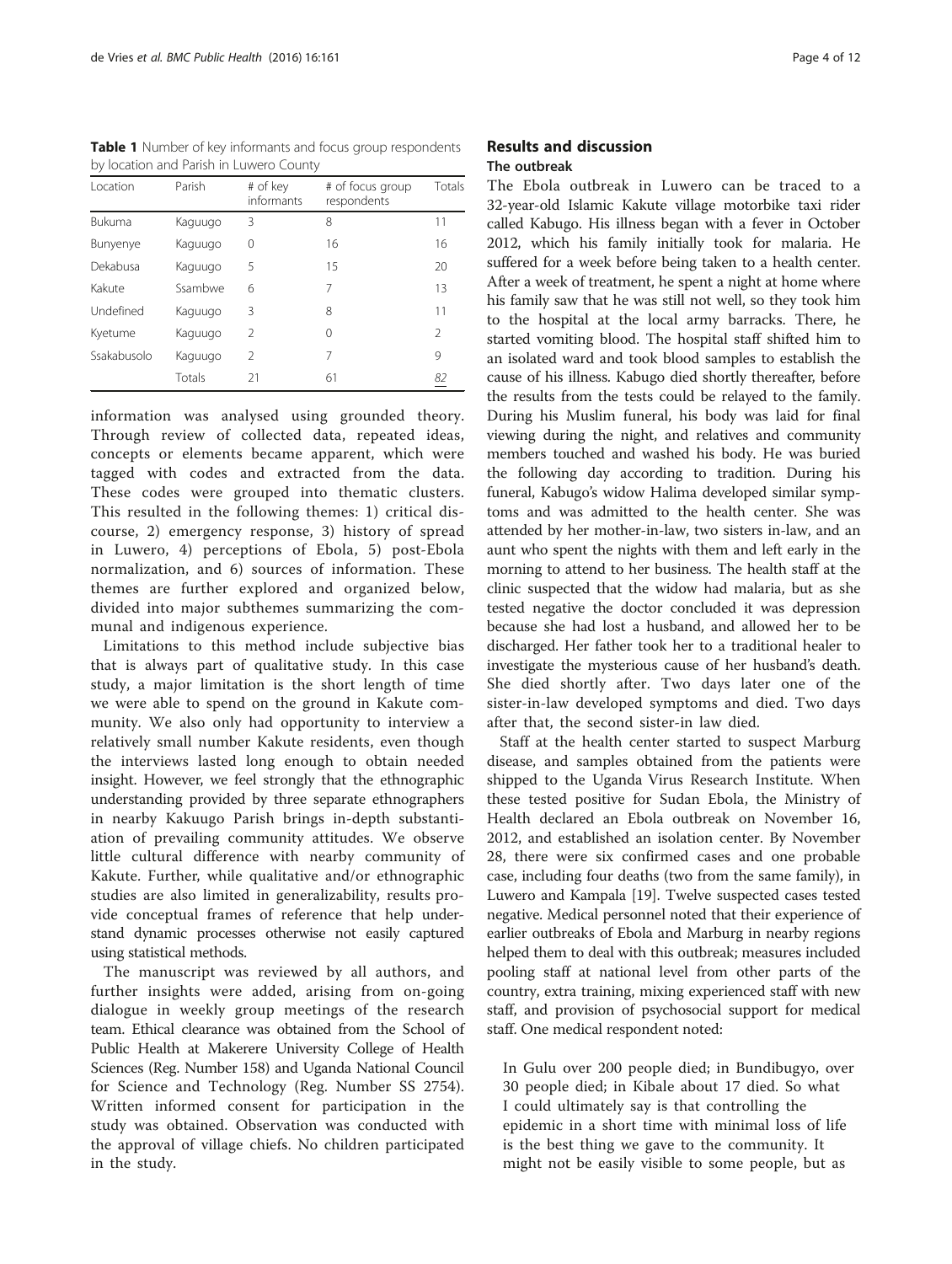part of the system I think that was a very big achievement or reward. It is the lowest number.

One DTF member said that as death in Africa can sometimes be attributed to witchcraft, the main focus of the social mobilization team was to strengthen the community component which delivered the "actual definition by the health system of the problem, and how it can be prevented". The member noted that to convince the community, the outreach response team used a clinical presentation that focused on clinical symptoms in order to dismiss ideas of witchcraft. The team's main aim was to change people's behaviour quickly:

And what you are aiming at in an epidemic is how to change people's behaviour very fast. So we aim primarily at changing behaviour to control the spread of the infection. All the other things come later.

This behavioural change was generally perceived to be a "fight against misconception". According to our DTF respondent, this fight was won by the social mobilization team, which succeeded in getting the facts across. "That is why we were able to contain it. We lost only five people from the same village, the same family."

#### Spirits

However, in Kakute, there was little evidence to support the idea that social mobilization had been a success. The majority of villagers continued to attribute Kabugo's illness to witchcraft by his mother. One community member noted:

There is nobody in this village who believes that it was Ebola. The people did not even think of any other name for the disease because they were sure that it was amayembe.

Respondents noted that even the local motorcycle (bodaboda) boys who had worked with Kabugo did not believe that he had died of Ebola. The local explanatory framework supporting this interpretation was in place before Ebola was diagnosed; when Kabugo fell ill, a traditional healer argued that someone had bewitched him. It was said that when Kabugo and his kin sought charms, called *mayebe*, to remedy the witchcraft, one of his brothers refused to be involved, fearing that the spirits would mix with evil spirits –  $kifaluu$  amayembe – and cause the whole family to die. His fears seemed to be substantiated. His father, accused of witchcraft, was murdered; his own brothers among the killers. Upon his death, Kabugo collected his father's spirits, and unable to meet their needs, became mortally ill. A local traditional healer then warned that his death would be followed by many more in his family. Stories were also circulating that Kabugo's mother-in-law had used evil spirits to kill his wife, with whom she had had an acrimonious relationship. Community members asserted that in one of her many quarrels with Kabugo's wife, the mother-in-law brazenly undressed and showed her bare buttocks, a sign that she cursed her son's family. They also believed that when Kabugo's body was brought home, a bat entered the house and disappeared into the body of one of his sisters. The community accused his mother of using amayembe to kill her children and obtain their property. After Kabugo's death, community members went to her home to burn her house down and demand that she leave the village. Although her husband was able to prevent the burning, she did leave. Members of the Ebola team got wind of this event, found her on the road and took her to Mulago Ebola Response/ Treatment center in Kampala for monitoring.

Community members believe in various types of amayembe: some benign, such as sources of fertility, and others malicious (kifaluu amayembe), used if a person has ill feelings towards someone, or is simply greedy and enlists supernatural forces for their own gain. Moving around at night, these spirits "eat" people and animals by sucking blood, knocking on doors, and raping women. When out of control, however, amayembe may turn against their buyers, their families, and sometimes beyond, particularly if their owners fail to provide sufficient sacrifice, in the form of goats or people, in return for the wealth that has been promised. In stories, community members describe seeing *amayembe* or their traces. For example, a 25-year-old Kaguugo man vividly described how his whole town went "on fire" when the local healer who came to deal with the amayembe fell out of a tree while chasing after it: "We thought he had broken his legs, but he would run while hitting his hands as flames would be seen, and there he was chasing the amayembe." The idea of greed often plays a role in the amayembe narrative, suggesting that the concept represents an embodied rationalization of paranoid suspicion [[20](#page--1-0)] and a social leveling force, both undermining and facilitating inequalities in wealth and power [\[21\]](#page--1-0). One respondent related the emergence of *amayembe* to a time when there was a lack of unity in the local community because "some people didn't behave well". Amayembe also trigger social isolation. Those who get in trouble are not only punished (through illnesses) by the amayembe, but they are also ostracized by the community. This is essentially an outbreak prevention strategy. A Kaguugo villager noted:

You see there are those who buy *amayembe* in this area. Now, if those amayembe kill people in the village, we give up on such a person in the village. We stop dealing with such a person. So it means that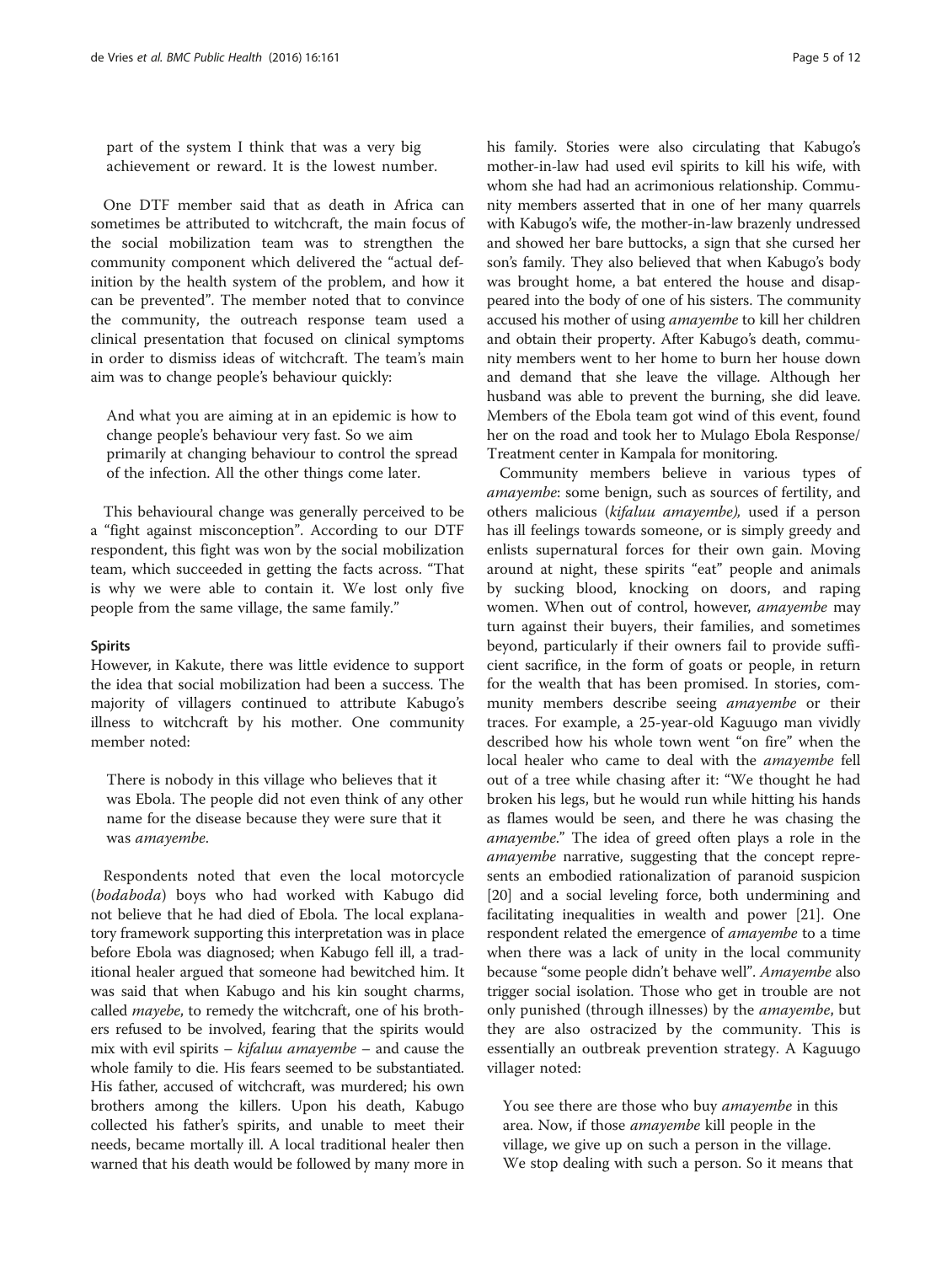even when such a person loses someone, he has to care for his own needs (Tumusamu).

Amayembe may also be thought of as a system of belief that falls outside governmental control because – as many community members noted – the government does not acknowledge its existence. Amayembe are the domain of traditional healers at odds with a biomedical public health system. As a Kaguugo community member said:

So the greatest challenge is that when you report that people are dying because of amayembe they will ask 'what is amayembe?' and you really cannot prove their existence. So that is why many people are dying and the government cannot do anything.

#### The difficulty of dispelling amayembe

The amayembe interpretative framework described above leads to a credibility problem for biomedical explanations, which are seen as unclear and illogical interpretations of the genesis of particular outbreaks in the context of traditional aetiologies. This is not to say that the community was entirely united in this perception. Some community members likened the disease to smallpox (kawumpuli). But the belief that the disease was not Ebola was corroborated by logical observations made by the majority of the Kakute community and affirmed by Kaguugo locals. Crucially, the deaths occurred only in one family, and specifically affected people who the mother did not like. This despite the large number of people who had been in physical contact with the first patient, including the traditional healer. It was simply seen as unbelievable that a very infectious disease would not affect any of these other people. Furthermore, Kakute villagers argued that while health workers stated that Ebola causes victims to bleed from every pore and die within 24 hours, patients in Kakute lived for at least a week, did not bleed from every pore, and did not always suffer from high temperatures. In addition, it was locally known that previous Ebola outbreaks, in particular that in Kibaale the same year, had also primarily affected members of the same family (13 out of 17) [\[22](#page--1-0)]. Luwero residents further argued that the public health authorities had not connected the case of those who died in Kibaale with "eating infected animals", a warning which figured prominently in the information circulated to the community, and there was no evidence that Kabugo or any of the other victims in Luwero had eaten wild animals such as monkeys before falling ill.

To confirm whether this disease was indeed Ebola, community members monitored one female neighbor who had interacted heavily with the diseased victims, as her house was surrounded by those of the family

involved. Community members said that "even if she had just got a headache they would all scamper for safety, knowing that it was indeed Ebola." This case was a yardstick for the community, and because she did not suffer any health problems, community attitudes did not change. The woman herself believed that God had saved her. Locals began to call for traditional healers to come and investigate exactly what had attacked the community. As a Kakute community member noted:

Even when the health workers came, the people asked them if they had considered investigating if these could be spiritually instigated attacks. They suggested that since we had used side A [medical approach] and people continued to die, we should switch to side B [traditional healers] to see if the problem could be properly diagnosed. But this was not done because the authorities insisted that people should accept that this was Ebola.

Community members asked the district chairman to send traditional healers to make their assessment of the situation. But this was stopped by police intervention, to prevent revenge killings of those villagers who might be identified as spreading amayembe. A Kakute resident noted:

The head of Police in the district said that he would arrest anyone who promoted the idea that the deaths were due to *amayembe*, and threatened to take stern action if anything happened to those suspected of bringing amayembe. He read out some names of those who had been listed as promoting this thinking among the community, and people got scared of discussing it much.

By the time the health authorities ruled that people should avoid attending large gatherings, the community was still preoccupied with ways to establish whether amayembe was to blame. Gatherings continued with public testimonies, one of which involved a daughter from the affected family "testifying" that her mother had *amayembe*. Community members said that according to the daughter, the spirits had "asked for the lives of seven family members and thirty from outside the family after the seven had died." This led to increased fears within the community. One resident explained that he fled the village when the seven Ebola cases were about to be reached, for fear that he would be among the thirty who would subsequently be sacrificed from outside the family. Ironically, because people did not continue to die, this discourse strengthened local conviction that it was indeed, after all, *amayembe*, and not Ebola.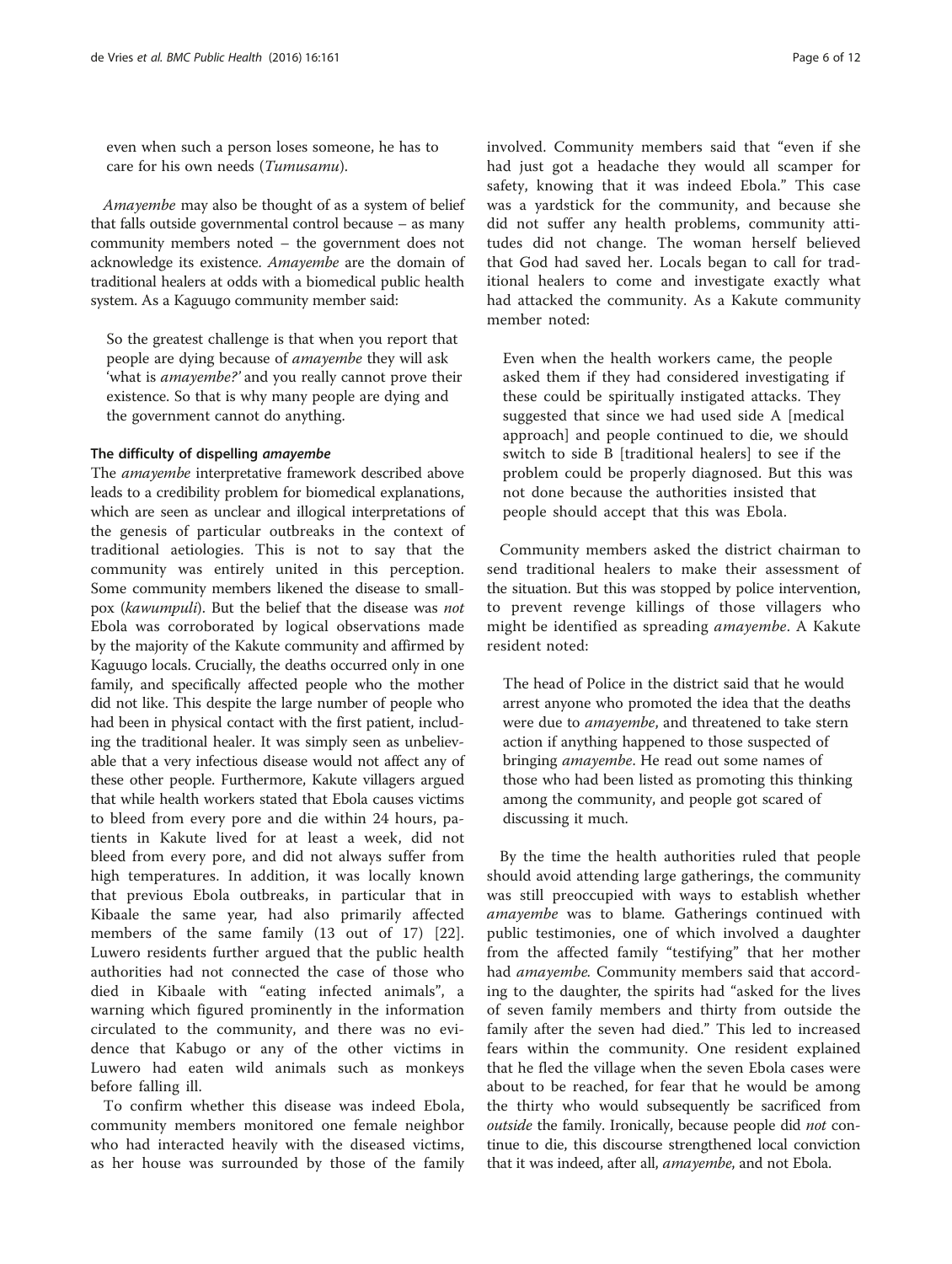#### The community as barrier to outbreak control

When Ebola outreach workers tried to provide relief items to the children of the husband of one of the female Ebola victims, he refused them entry unless they admitted that his wife died not of Ebola, but because of amayembe. Such resistance to medical interpretation was widespread. The IFRC evaluation report noted a "strong negative community reaction", which eased over time, but did not disappear. One community member belonging to the social mobilization team noted:

It was like talking to mad people. They were angry, with some of them totally rejecting the message, while some agreed, but we did not really change the thinking of many that it was not amayembe. Generally the outbreak did not change the cultural beliefs of the people, and the people were not scared to talk to medical personnel who had touched patients.

One of the surviving Ebola victims described how he was returned to Kakute village in an ambulance because the doctors wanted the villagers to see that the survivors had indeed been treated at the hospital, and not by traditional healers. But community members shouted that the survivors had bribed the medics to say it was not amayembe and they argued that he had survived Ebola by escaping from Mulago to visit a traditional healer back home.

Eventually, the community's resistance to biomedical interpretation was met with government oppression. A Kaguugo district community leader told us that while communities were disputing health workers' claims about Ebola, district level government officials arrived with armed law enforcement to convey the seriousness of the issue. One Kakute respondent noted:

They warned that anyone who continued insisting that this was not Ebola would be dealt with according to the law. So that is why people started to listen quietly and behave [laughs]. So we needed that kind of authority to sit and listen to the health workers. We attended those sensitization sessions through the barrel of a gun. Before the government used force, people would come to the sensitization sessions, argue with the health workers and disrupt their sessions. But when the guns came in they had to sit and listen.

Even the youths, "the most critical audience within the village", were forced to attend and listen, but it is unlikely that this strategy changed their minds. Rather, it reinforced historical mistrust of a chronically underfunded medical system.

Community members themselves provided hints in our interviews of how trust could have been built if the approach had been different. They argued that much could have been achieved had the response been speedier, with a concerted effort showing the community that the medical system actually cared for their thoughts and wishes. After confirmation of Ebola, our respondents noted that social mobilization came too slowly to counter the growing *amayembe* interpretation effectively. This delay in outreach had serious consequences. As a Kakute villager noted:

But for us when Ebola was suspected we kept expecting the health teams, but they did not turn up until a week later. So we thought that they did not care about us because for a whole week after the outbreak there was no health personnel to inform the people on how to go about it…

She argued that this perceived lack of concern and information from health workers escalated the idea that it was amayembe: "So I think if they had come earlier the health workers would have had less difficulty convincing the community about Ebola."

The health system may have been slow to respond for several reasons. There is the practical challenge of getting samples, confirming lab results, and assembling and coordinating the response team and necessary logistics. One of our health worker respondents noted that there appeared to be conflict among the leadership over who was in charge. She also said it was difficult to persuade her colleagues to take the disease seriously:

I really felt that they were not serious. At that time we thought that the disease was Marburg and were very worried and anxious to know the results. Our colleagues from other sections had begun to distance themselves from us. We needed the results to know what we were dealing with, but it took them a whole week to give us the results after they had taken the samples. They took them on Thursday and told us on Wednesday. It did not please us that they were that lazy.

Respondents indicated that these delays were probably the result of insufficient funds to transport materials. However, the IFRC evaluation report noted that nobody wanted to drive the volunteers or lend them their transport, because outreach workers were seen as potential carriers, and people feared being associated with witchcraft [[18](#page--1-0)]. When social mobilization did eventually start, the 20 volunteers sent door-to-door by the IFRC lacked sufficient material support, and experienced considerable anxiety regarding their own family contexts. In addition,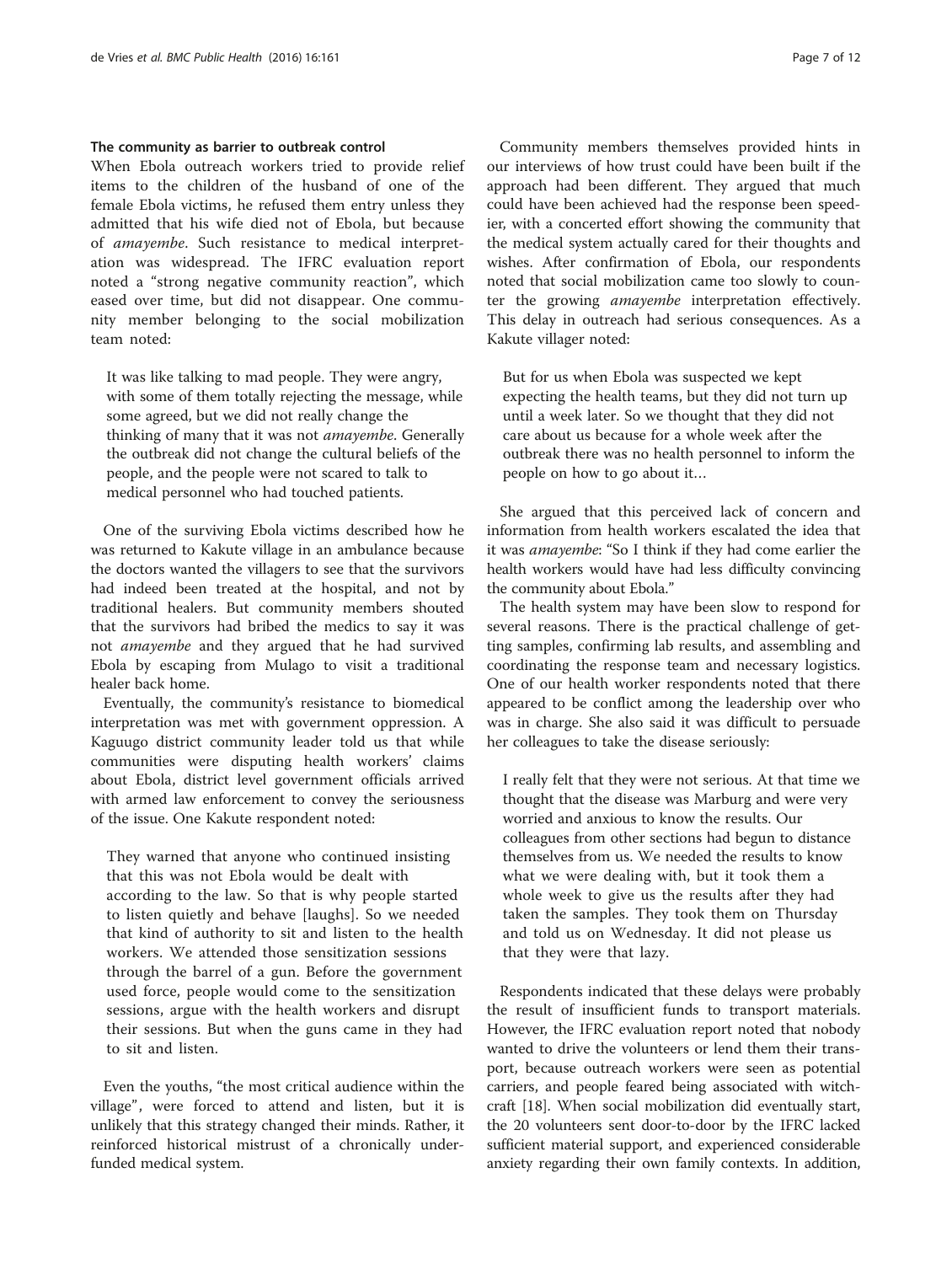they were not well acquainted with the wishes of the community. For example, they advised communities not to shake hands but instead to knock fist (kubongo), a practice locally associated with drug users and marginalized people. Moreover, the surveillance team appeared illtrained in methods to assess the logic and needs of the local community. For example, Kabugo's family neighbour, the same woman who had been the local yardstick for whether the disease was Ebola or *amayembe* (see above), was denied testing. As she herself said:

A team of health workers came to our village and took blood samples from selected people who were on their list. I told them to take my blood too, but they insisted that they were taking samples only from those who were on their list. My neighbour here was also tested.

While the interview does not tell us who made up this list, or what the criteria for selection were, ignoring the communal yardstick for Ebola illustrates a lack of sensitivity to the value of local knowledge and relationships. The IFRC evaluation report is strikingly focused on the patients and the medical system. When suspected cases were found, their isolated and even starving conditions were exclusively attributed to witchcraft. The report implied that it was witchcraft which caused "normal" social support elements (e.g. bringing food and water) at bay. When volunteers were asked about their motivation to volunteer "in such a setting", the report notes that they felt it was "good to have the feeling that you were saving a life and keeping people safe by sensitizing the community who otherwise might have acted as far as killing the patients" [\[19\]](#page--1-0) (P19). Focused mostly on the health of Ebola patients, volunteers, and health workers, the issue of community stigmatization or marginalization was addressed only at the level of economic marginalization. This discourse of framing witchcraft exclusively as a medical risk is also present in the accompanying IFRC strategy report, which explicitly noted that the disease required – through "culturally acceptable" interventions – "total behavior change from the community members (they still believe they are being attacked by witchcraft not Ebola) if the outbreak is to be controlled" [\[18](#page--1-0)] (p4). While biomedically accurate, this approach clearly failed to connect to local community health ideologies. The discourse in the reports is *against* witchcraft – and by extension, the community. This view that the community either needed change or was a barrier, instead of a necessary ally, appeared to be promoted in the media as well. For example, in an article on the Uganda Radio Network, the Luwero District Health Educator was quoted as having said that witchcraft allegations were "dangerous because they water down efforts to contain the deadly Ebola virus" [[23\]](#page--1-0).

#### Mistrust of the health system

Kaguugo residents told us that the sensitization meetings failed to change their minds, and their interview narratives suggest that any contradiction in the meetings was seen as further evidence of a corrupt health system. For example, it had been announced on the radio that the government had released Ush600 million (approx. USD 175,900) to assist areas affected by Ebola, but local residents noted that they did not see any of this money. In Kakute, a respondent noted:

For us, we told them that we do not have Ebola, but they kept coming and we concluded that the health workers just wanted to eat the money that they had been given [laughs]. Yes. The truth needs to be told sometimes. The health workers came just for ceremonial purposes.

In a focus group held as part of sensitization meetings at Luwero town council during the outbreak, one of the respondents noted cynically that officials taught them how to prevent the spread of Ebola, but did not provide any water to wash their hands. Kaguugo community members asked why there been so little help from relief organizations despite calls for help by school heads. It was also noted more than once that schools were given just half a bottle of disinfectant to clean the entire school, and that no health camp had been set up near the community. And, as one focus group respondent pointed out, "These health workers would tell us not touch our patients who are ill, and at the same time expect us to deliver them to the health centers!?"

Many statements exemplify a sentiment of marginalization. People simply believed that while equipment and drugs were available, they were not helped because they were poor and unimportant. These words appear to have some truth in them. The surviving brother noted that some articles allocated to him and his brother-in-law at Mulago hospital – including new clothes and food items – never reached them. He discovered about these allocations through the health workers, who confirmed, on being queried, that they were supposed to have received these items.

Many locals remembered using an effective health care system in the past, but explained that they had become hostile to the system as the result of disillusionment with competition and bribery in government hospitals. To community members, this bribery was also entrenched in the much heralded community health worker system (VHTs) that consisted mostly of better off community members, typically including village chairs. Each village could pick one member to be sent for DTF training in Kampala, but community members argued that PLAN International would only select from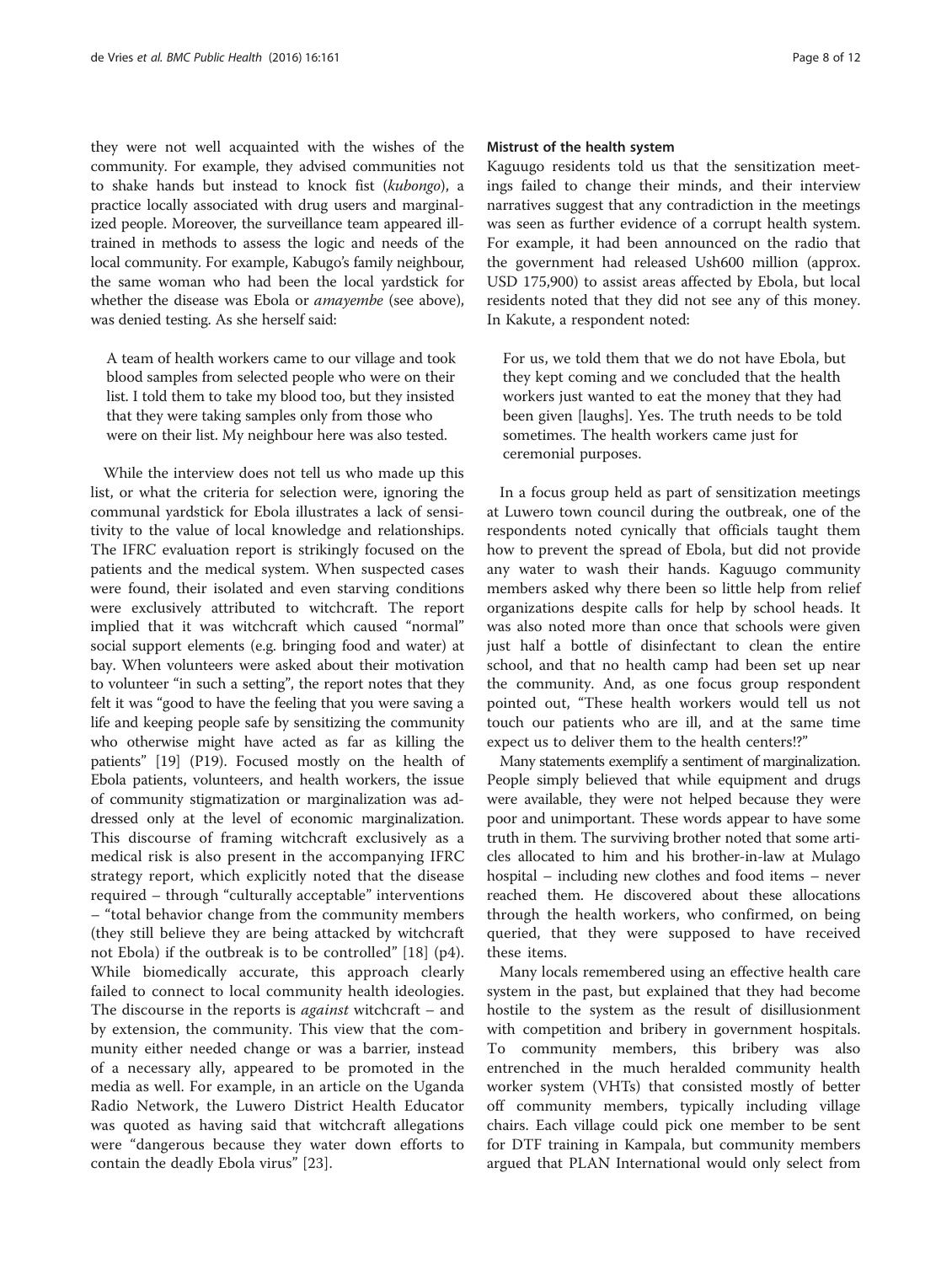the village leadership because they would hand out fees and thus control the agenda. Many conversations in offices and verandahs led to the conclusion that Ebola was an overblown conspiracy, developed to justify the allowances of medical personnel. Medical cases that seemed to counter the amayembe interpretation, like the survival of Kabugo's brother and brother-in-law, were explained as the result of the corrupt health system itself. For rexample, according to the brother, some people thought that he and his mother-in-law had become rich as a result of the ordeal, as the radio had announced that the government of Uganda had given each Ebola patient three million Uganda shillings (approx. \$860), which they were accused of pocketing.

While the community mistrusted the health system's agenda, it also simultaneously experienced strong stigmatization from the outside world during this period, suffering serious economic consequences. As everyone was seen as contagious, the area had become a "danger zone". A Kakute respondent said:

The discrimination was such that wherever we went, people would say that the people of Kakute village have Ebola. Even the people of Ndejje [a nearby community] did not want to pass through our road saying that there was Ebola at Kakute. You see? And even at the hospitals, the Kakute people were looked at with suspicion. They associated us with Ebola. The pregnant women who went for antenatal clinics suffered most, as the nurses told them to wait or sit aside as they treated others first.

As the idea of the contagion spread, so did the geographic isolation. In a sense, community members were right about *amayembe* contagion; now the entire Luwero area had become a danger zone of cultural stigma. Even health workers working within this community, helping the victims, were shunned by the public.

#### The crisis of care

Local aetiologies, a discourse of community as barrier, and mistrust of the health system were major factors determining resistance, but it is equally, if not more, important to recognize that underlying this resistance was a local need for care. This need reached crisis proportions. A Kaguugo respondent explained:

My heart is not settled because I am used to other diseases that can allow your people to take care of you… But for this disease, you cannot take care of your people even when they are your father, your mother, your child or even your husband. You just run away from them! So the main question is 'what should we do?'

Another Kakute resident noted that the inability to help a parent or someone close when in need "may haunt you forever":

First of all she is my mother, and you are saying that touching her will also make me sick. So I think they have scared us too much, to the extent that one cannot even show love to their loved ones. In fact your mother can die cursing you if you don't care for her when she is sick. She can say 'my child refused to care for me when I was sick' yet you haven't really refused.

If one's child catches Ebola, should a parent not touch to see what is happening? Would a parent run away from a child to save their own life? Should a neighbor not help the same people that helped her the last time she fell ill? The dilemma facing community members was that complying with quarantine requirements also introduced the risk of no longer being able to take care of loved ones:

I think they should calm down and tone down the scare. We know that the disease kills. I think they should also distribute the items which they tell people to buy like gloves, gumboots and soap. With those items people can take care of their relatives who develop the symptoms and even visit them at the Ebola clinic.

The Ebola control team collected all those who had been close to Ebola victims to monitor them in an Ebola isolation center. The IFRC evaluation describes how suspected cases –children or adults – were whisked away to health facilities, where they arrived potentially frightened and disoriented, "taken out of the car and sprayed with disinfectant and their possessions burnt in front of their eyes" (p15) [[19\]](#page--1-0). Luwero respondents noted that within the emergency facilities, water and electricity were not available at first, while another prominent issue was the lack of food to sustain patients. According to a registered nurse working at the health center, local community members were generally not allowed to attend to their kin inside this center other than a brief glance.

This inability to provide care was present not only in terms of attendance, but also at communal level during burial rites. During a focus group with community members, the experience of burials appears to have been the most traumatic and visible violation of their community identity, leading to several incidents, involving the local Nubian community in particular: "They just dump them like dogs and return running fast from the burial ground like it is done for those who have committed suicide; that's the way they do it." There were also problems with cases which may not have been Ebola-related, but were also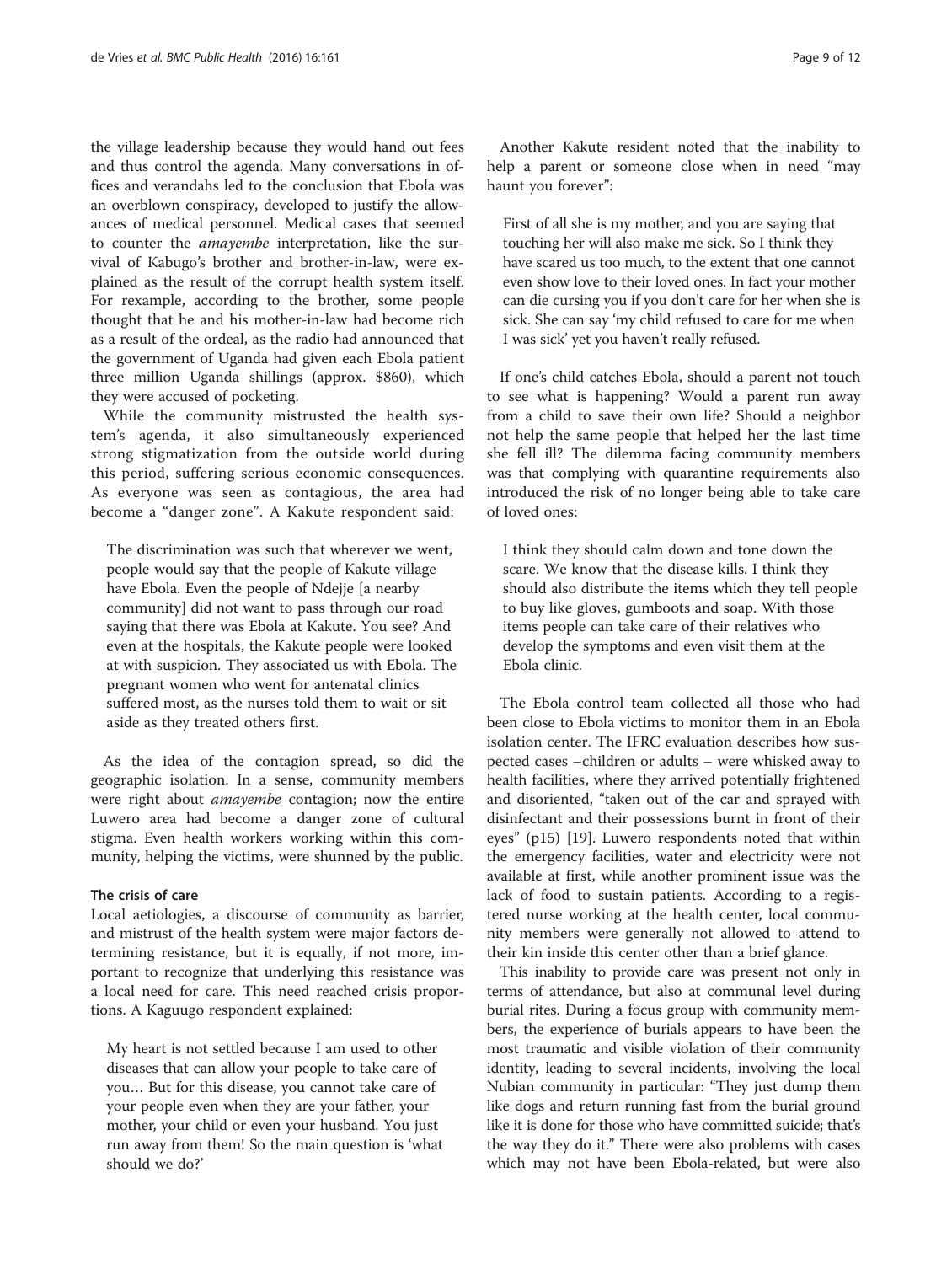hurriedly dispatched. As the surviving brother noted, these disrespectful practices were relatively unnecessary:

For us Muslims, we have a special cloth to wrap the bodies in and the Christians use bark cloth. I think that if they didn't want us to touch the bodies they would have asked us to buy these items so that our loved ones are wrapped and buried with the respect and in the clothes that we traditionally use for burial. They also should not just dump them. I saw them personally swing the body of a person and dump it on the vehicle.

According to our main medical informant, social mobilization "made them appreciate the reasons as to why we wanted the burial conducted that way." Claiming that the subsequent burials were then handled in the right fashion, the respondent also noted in the same interview that the leaders within the burial group were not Muslims, instead referring to the affected, discordant group as "fanatics." Overall the community felt that they had been made irrelevant in the struggle against Ebola. It appeared that one of the few places that had remained unaffected by the Ebola crisis was the local church, where residents were still allowed to convene. Ironically, the same spirituality that was heavily denied by authorities when it came in the form of amayembe, was here allowed to provide spiritual guidance and care. As a Kakute resident summarized it:

They told the people not to shake hands, not to converge, and schools were even closed because they did not want us to be in groups. But we used to go to the churches and mosques. These were allowed. We went there because God is the one who can deal with any situation including Ebola. So there we had no option but to seek God's intervention.

#### Conclusions

To solve the first mile problem, public health managers are quick to involve community health workers and social mobilization teams, ideally equipping them with smartphones to map the outbreak in real time. This study shows that in a major Ebola outbreak control effort in central Uganda in 2012, these interventions proved far from sufficient to assure collaboration from the community. Instead, the "people-centered approach" reaffirmed a historical mistrust between "scientific" biomedical and local explanations of illness and misfortune. This theme goes back as far as Evans-Pritchard's Witchcraft, Oracles and Magic among the Azande (1937) [\[24](#page--1-0)] and is the subject of a truly immense body of anthropological literature. It illustrates the lack of credibility (from an emic perspective) of biomedical explanations that ignore local understandings, combined with the relatively logical and empirical basis of local explanations.

While biomedicine offered no clear evidence of Ebola as an infectious pathology, and no explanation as to why this outbreak occurred suddenly in this particular location and affected these particular individuals, the emic explanatory model involving amayembe was easily able to account for this by showing that the deaths had occurred in only one family, and that they involved people whom Ruth – who was accused of using the amayembe to bewitch them – did not like. Moreover, many people had had contact with the first patient, Kabugo, during his initial illness and during his funeral, but had not become infected. From an emic perspective, the evidence was clear.

While biomedical information appeared to be emitted into the community in relatively arbitrary and discrete bursts, these local interpretations were continuous and based on a sort of collective and cumulative empiricism, with local experiences, gossip and discussion feeding into and supporting an increasingly clear picture of what was "really" going on. People were proactive in collecting evidence to support their suspicions, for example by monitoring the woman who lived close to the Ebola victims and interacted with them, to see whether she also became infected.

The credibility of biomedical explanations was further damaged by the lack of fit between the general information that was circulated and the local situation on the ground. For example, the advice to avoid wild monkey meat might have been based on campaigns in areas where previous outbreaks occurred, and where this practice was common, but in an area where people did not eat monkey (and where there aren't even monkeys to speak of) it did not inspire confidence in the veracity of the information. Similarly, the advice to use gloves and goggles when dealing with Ebola victims was both impractical (people have no access to these resources) and socially and culturally unacceptable as a way of caring for both sick and deceased relatives.

Although lack of funding, training and capacity appeared to have played a role, what characterizes this case study is the shared experience of community members that the DTF and its partners lacked openness and willingness to take the time needed to listen to and empathize with community needs. After all, what these community members were seeking first and foremost were strategies to take care of their fellow human beings and to diagnose and explain within their own cultural framework. The resistance to openness may be related to a pre-existing assumption that openness to other interpretations is the same as "accepting" them, and would automatically lead to a lack of control.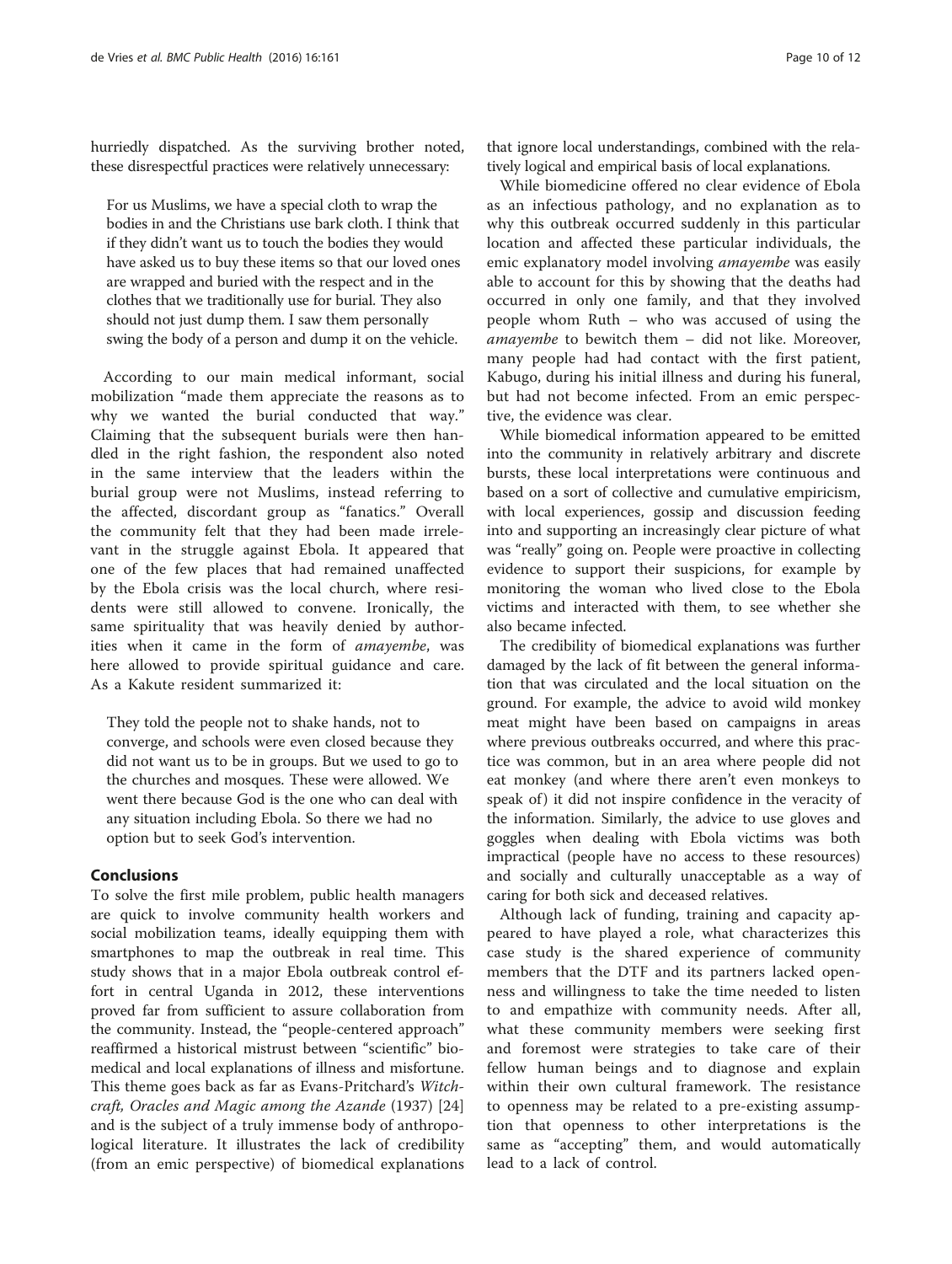<span id="page-11-0"></span>We acknowledge that the *amayembe* paradigm is difficult to reconcile with the biomedical view. Yet, ideas about amayembe do not necessarily exclude prompt treatment-seeking, a finding corroborated elsewhere [[25\]](#page--1-0). Local practices and aetiology did motivate isolation and social control of those who were most likely to be carriers of the disease, because they were also, to an extent, the ones suspected of using the *amayembe*. Moreover, the interpretation of amayembe is not as uniform and static as might appear at first sight. Rather, we document a community discussion in which there is room for interpretation, doubt, and different views which may be held simultaneously. The existence of a local medical system characterized by resilience and syncretism is an observation supported by well-established anthropological facts [[26\]](#page--1-0). It seems, therefore, counterproductive to deny this process.

Ironically, as the village and Luwero district became increasingly stigmatized and isolated by the outside world, the spread of amayembe from one family out into the community and district became its own case of social contagion that mimicked Ebola, but rested on different actors and different explanatory frameworks. While the outbreak in Luwero was ultimately controlled by an authoritative stance, one might wonder if this was helpful only in the short-term, as reemergence of the disease may only reinforce a divide with long historical roots. To be truly effective in bridging the first mile outbreak control, we believe respect and engagement are needed first and foremost, and despite remarkable technological innovations including real-time community information systems, these interventions remain contingent upon human interaction and openness to cultural difference. To develop a more "people-centered" early detection system, collaboration with the community must be at its core, and ideally the community should be seen as a resource instead of a barrier. To achieve this, the big missing element is knowing how to respectfully "agree to disagree" while simultaneously finding commonalities in humanity to facilitate collaboration during the first mile of outbreak control.

Given the mass of anthropological literature on traditional African aetiologies, and anthropological knowledge on a previous Ebola outbreak in Northern Uganda [\[16\]](#page--1-0), it is surprising that so little serious effort was made to take local sensibilities and culture into account. It beggars belief, given this knowledge base and the extent of commonality in local aetiologies across sub-Saharan Africa, that this was largely ignored in the early response to a major epidemic in West Africa. Consequently, the "first mile" problem is not only a question of using local resources for early detection, but also of making use, in public health outreach, of the contextual cultural knowledge that has already been collected and is readily available.

These observations underscore the crucial importance of initiatives such as the Ebola Response Anthropology  $Platform<sup>1</sup>$  aimed at providing access to regional and international rapid-response anthropological experts who could advise health authorities and governments as soon as an outbreak is suspected. This could also apply to other infectious diseases, because the underlying principles are the same. Another large body of literature which is relevant for explaining the distrust of the formal health system, and which also tends to be ignored when prevention campaigns do not work, is that which explores rumours and local distrust of "outsiders" perceived to be powerful and a potential threat to local interests. These may be "foreign" medical researchers thought to be stealing local people's blood under the cover of clinical trials, or national health authorities secretly sterilizing women in the guise of immunisation campaigns, or disinformation campaigns deliberately intended to mislead people about the "real" cause of a disease [[27, 28\]](#page--1-0).

#### **Endnotes**

<http://www.ebola-anthropology.net/>

#### Abbreviations

DTF: District task force; IFRC: red cross and red crescent; VHFs: viral hemorrhagic fevers; VHT: village health team.

#### Competing interests

The authors declare that they have no competing interests.

#### Authors' contributions

DDV analyzed the data and drafted the manuscript. JR, LM and TB carried out fieldwork and provided input in the analysis. DM, MG and DKM supported fieldwork and analysis. RP conceived the larger research project, participated in its design and coordination, and helped to draft the manuscript. All authors read and approved the final manuscript.

#### Acknowledgements

We acknowledge the people of Luwero who graciously provided their time and input during the period of study. This study has been made possible through a Global Health Policy and Health Systems Research grant by the Dutch Scientific Organization (NWO) called "Developing Sustainable Community Health Resources in Poor Settings in Uganda" (CoHeRe).

#### Author details

<sup>1</sup>Department of Anthropology, University of Amsterdam, Amsterdam, The Netherlands. <sup>2</sup>Makerere University College of Humanities and Social Sciences, CeSSRA office, Kampala, Uganda. <sup>3</sup>Department of Social Work and Social Administration, Makerere University, Kampala, Uganda. <sup>4</sup>Center for Social Science Research on AIDS (CeSSRA), School of Social Sciences, Makerere University, Kampala, Uganda.

#### Received: 10 June 2015 Accepted: 10 February 2016 Published online: 16 February 2016

#### References

- 1. Frieden TR, Damon I, Bell BP, Kenyon T, Nichol S. Ebola 2014 New Challenges, New Global Response and Responsibility. N Engl J Med. 2014;371:1177–80.
- 2. Nguyen V. Ebola: How We Became Unprepared, and What Might Come Next. Cultural Anthropology Website. 2014;October 07. Available: [http://](http://www.culanth.org/fieldsights/605-ebola-how-we-became-unprepared-and-what-might-come-next) [www.culanth.org/fieldsights/605-ebola-how-we-became-unprepared-and](http://www.culanth.org/fieldsights/605-ebola-how-we-became-unprepared-and-what-might-come-next)[what-might-come-next.](http://www.culanth.org/fieldsights/605-ebola-how-we-became-unprepared-and-what-might-come-next)